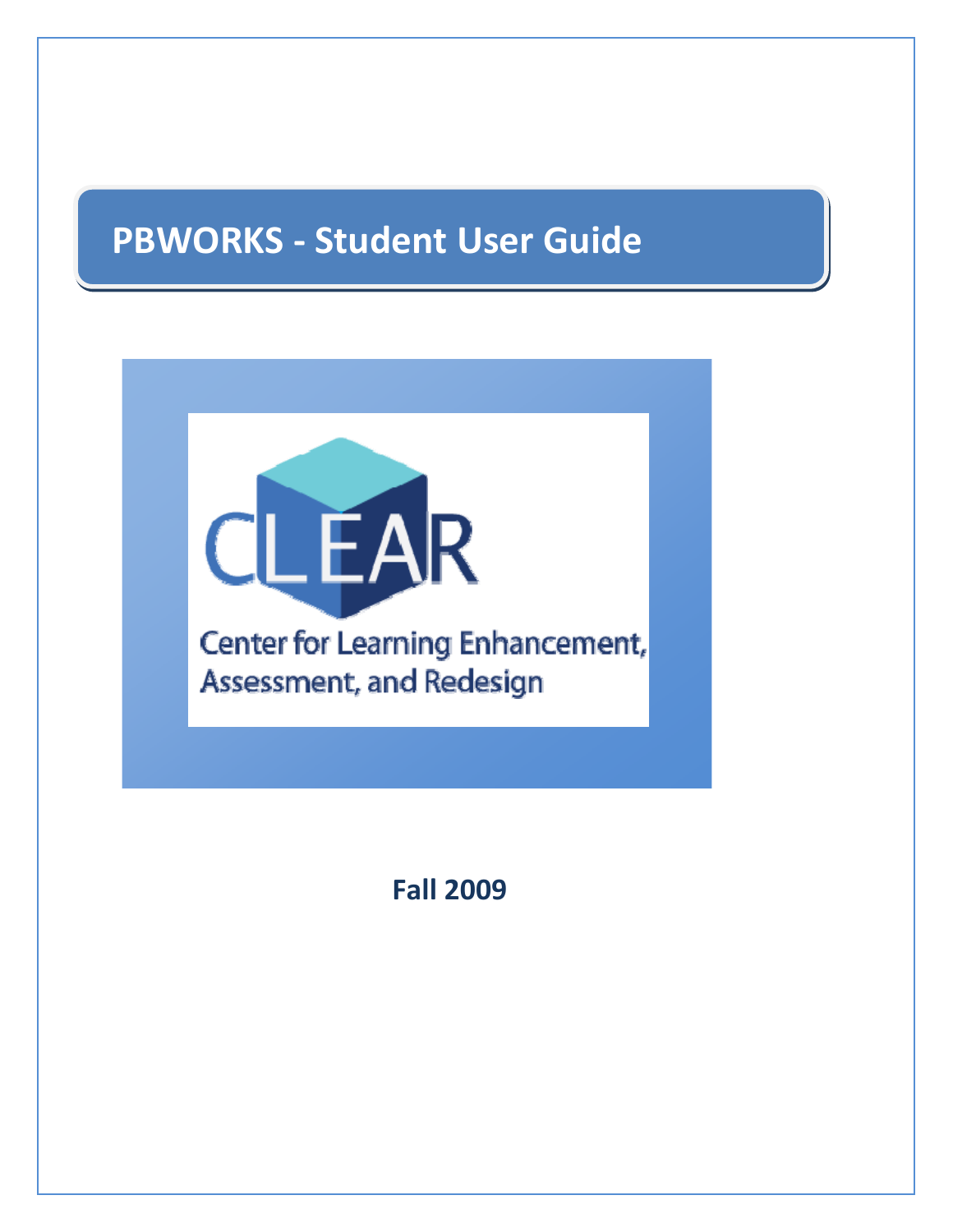# **PBworks - Student Users Guide**



This guide provides the basic information you need to get started with PBworks. If you don't find the help you need in this guide, please refer to the online [PBworks manual.](http://usermanual.pbworks.com/)

#### **Table to Contents**

#### **Creating and managing your account**

| Creating an account and logging in manufactured and the control of a state of a state of a state of a state of                                                                                                                 |       |  |
|--------------------------------------------------------------------------------------------------------------------------------------------------------------------------------------------------------------------------------|-------|--|
| Editing your Account manufactured and the country of the country of the country of the country of the country of the country of the country of the country of the country of the country of the country of the country of the  |       |  |
| Signing out manufactured and the contract of the state of the state of the state of the state of the state of the state of the Signing out and p. 5                                                                            |       |  |
| <b>Working with pages</b>                                                                                                                                                                                                      |       |  |
| Accessing the Front Page manufactured and content and p. 6                                                                                                                                                                     |       |  |
| Copying and pasting content minimum minimum minimum minimum minimum minimum p. 8                                                                                                                                               |       |  |
|                                                                                                                                                                                                                                |       |  |
|                                                                                                                                                                                                                                |       |  |
| Creating a template manufacture and contract and contract and contract and contract and contract and contract and contract and contract and contract and contract and contract and contract and contract and contract and cont |       |  |
| Moving a page to a different folder manufactured and continuum manufactured and p. 16                                                                                                                                          |       |  |
| Setting page security manufactured and the control of the page security manufactured and p. 16                                                                                                                                 |       |  |
| Viewing a full page manufactured and the contract p. 5                                                                                                                                                                         |       |  |
| Viewing the Menu Bar manufacture and the contract part of the Menu Barras and Barry B. 5                                                                                                                                       |       |  |
| <b>Customizing wiki pages</b>                                                                                                                                                                                                  |       |  |
| Formatting Text manufactured and the contract of the contract of the contract of the contract of the contract of the contract of the contract of the contract of the contract of the contract of the contract of the contract  |       |  |
|                                                                                                                                                                                                                                |       |  |
| Inserting a horizontal line <b>continuum continuum continuum continuum</b> p. 10                                                                                                                                               |       |  |
| <b>Inserting Plugins</b>                                                                                                                                                                                                       | p. 10 |  |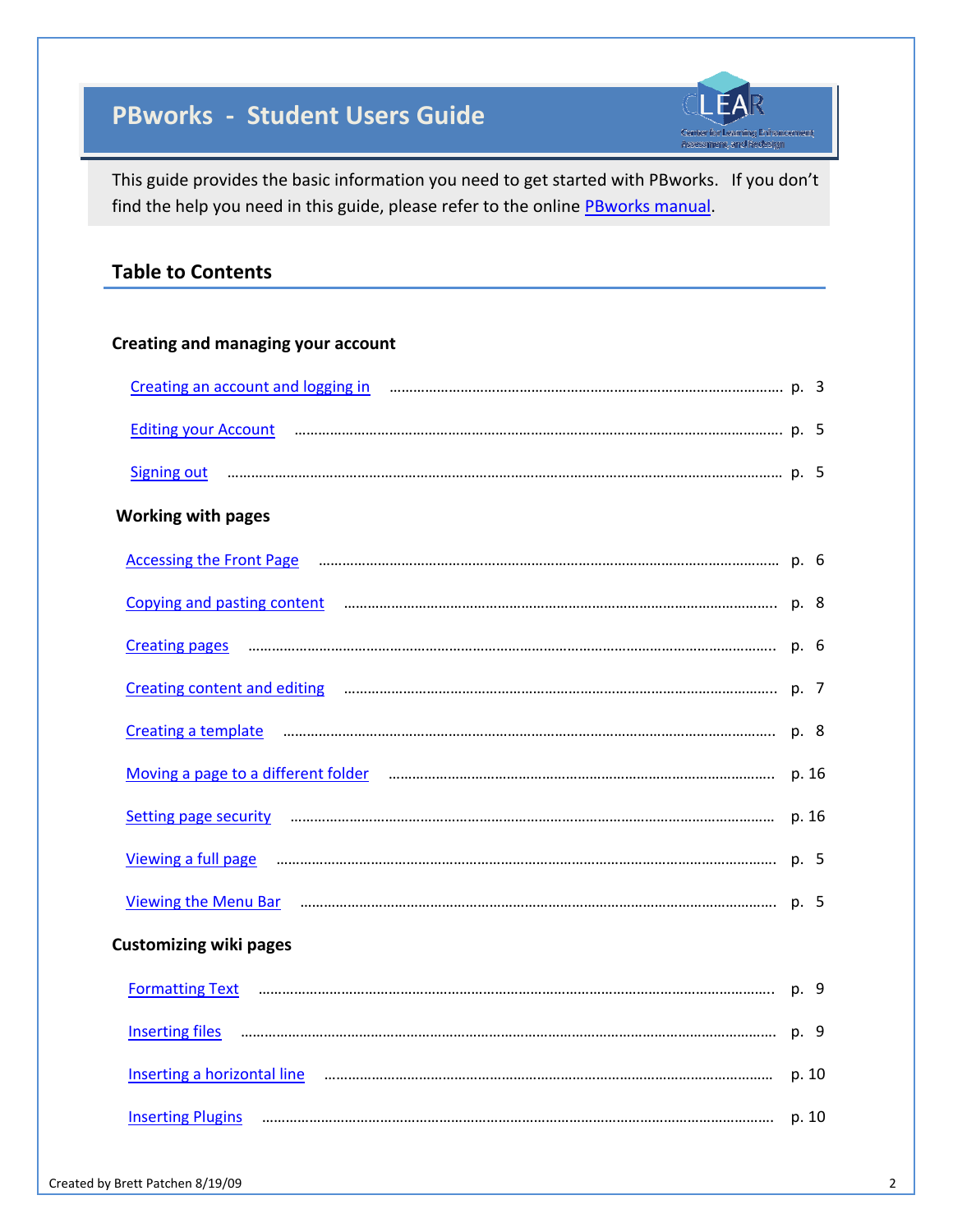<span id="page-2-0"></span>

| Inserting a table                                                                                                                                                                                                             | p. 10 |
|-------------------------------------------------------------------------------------------------------------------------------------------------------------------------------------------------------------------------------|-------|
| <b>Saving your work</b>                                                                                                                                                                                                       | p. 11 |
| Using the Spell Checker <b>Manufacture and Checker Manufacture and Checker Manufacture and Checker Manufacture and Checker Checker Manufacture and Checker Checker Checker Checker Checker Checker Checker</b>                | p. 11 |
| Using the HTML Editor                                                                                                                                                                                                         | p. 8  |
| <b>Organizing and locating information</b>                                                                                                                                                                                    |       |
|                                                                                                                                                                                                                               | p. 13 |
|                                                                                                                                                                                                                               | p. 12 |
|                                                                                                                                                                                                                               | p. 5  |
| Viewing the full screen manufactured and contact the state of the state of the state of the state of the state of the state of the state of the state of the state of the state of the state of the state of the state of the | p. 6  |
|                                                                                                                                                                                                                               | p. 5  |
| <b>Working with Classmates</b>                                                                                                                                                                                                |       |
| Coordinating your work with others manufactured and the coordinating your work with others manufactured and the                                                                                                               | p. 15 |
| <b>Edit Lock</b>                                                                                                                                                                                                              | p. 11 |
|                                                                                                                                                                                                                               | P. 17 |
| Tracking group changes manufactured and continuum and contact the contract of the contract of the contract of                                                                                                                 | p. 14 |

# **Creating an Account and Logging in**

1. Go to [www.pbworks.com.](http://www.pbworks.com/) Click on "*Log in*" at the top-right corner of the home page.

If you already have an account, log in by typing your email address and password. If you are logging in for the first time, click "Sign up".



2. The sign up page will look like this. Just fill out the form shown below.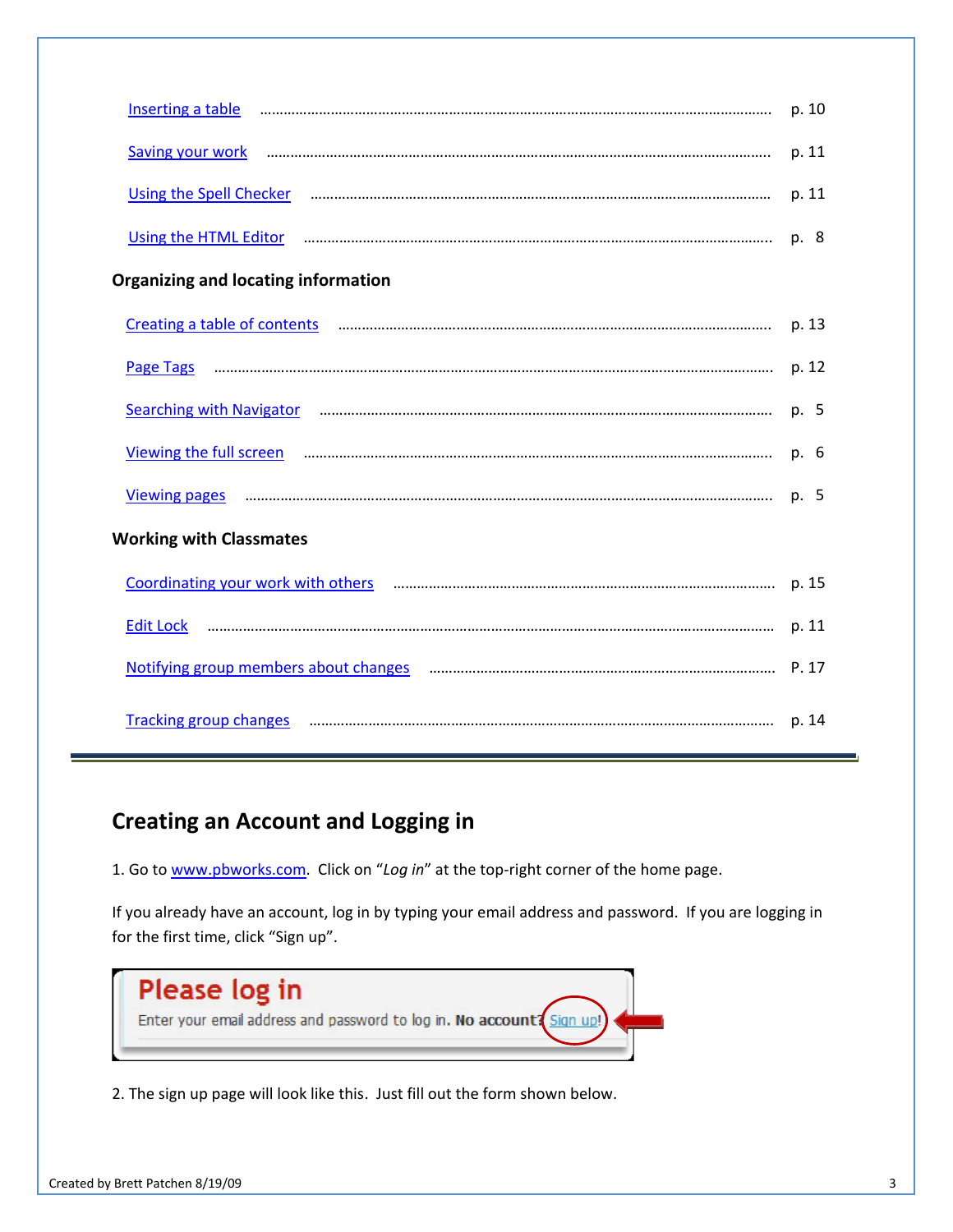| Name                 |  |  |  |
|----------------------|--|--|--|
| <b>Email address</b> |  |  |  |
| Password             |  |  |  |
| Re-enter<br>Password |  |  |  |

3. After you sign in, you will come to "*My Workspaces"*. This page shows all the wikis you have joined.

| My PBworks                                                                                                                                                                                                                  |         |                     |                      | <b>PBWORKS</b>       |
|-----------------------------------------------------------------------------------------------------------------------------------------------------------------------------------------------------------------------------|---------|---------------------|----------------------|----------------------|
| Home<br><b>Profile</b><br><b>Email</b>                                                                                                                                                                                      |         |                     |                      |                      |
| My Workspaces<br>A ist of all the workspaces that you have created or can access. You can't leave workspaces that you have created, but you can delete workspaces<br>you no longer need from the workspace's Settings page. |         |                     |                      |                      |
|                                                                                                                                                                                                                             |         |                     | Enable               |                      |
| Workspace                                                                                                                                                                                                                   |         | <b>Last Changed</b> | <b>Notifications</b> |                      |
| busi4940-02.pbworks.com<br>$\bullet$                                                                                                                                                                                        | 9 views | 2 mos ago           |                      | Leave this workspace |

If you want to join a new wiki (now called a workspace), type the name of the wiki you wish to join in the "Join a workspace" window. (See below).

| Enter the name of the workspace |  |  |
|---------------------------------|--|--|
| Submit                          |  |  |
|                                 |  |  |

 Your request will be sent to the administrator of the wiki. If she or he approves your request, the new wiki will appear in your list the next time you sign in.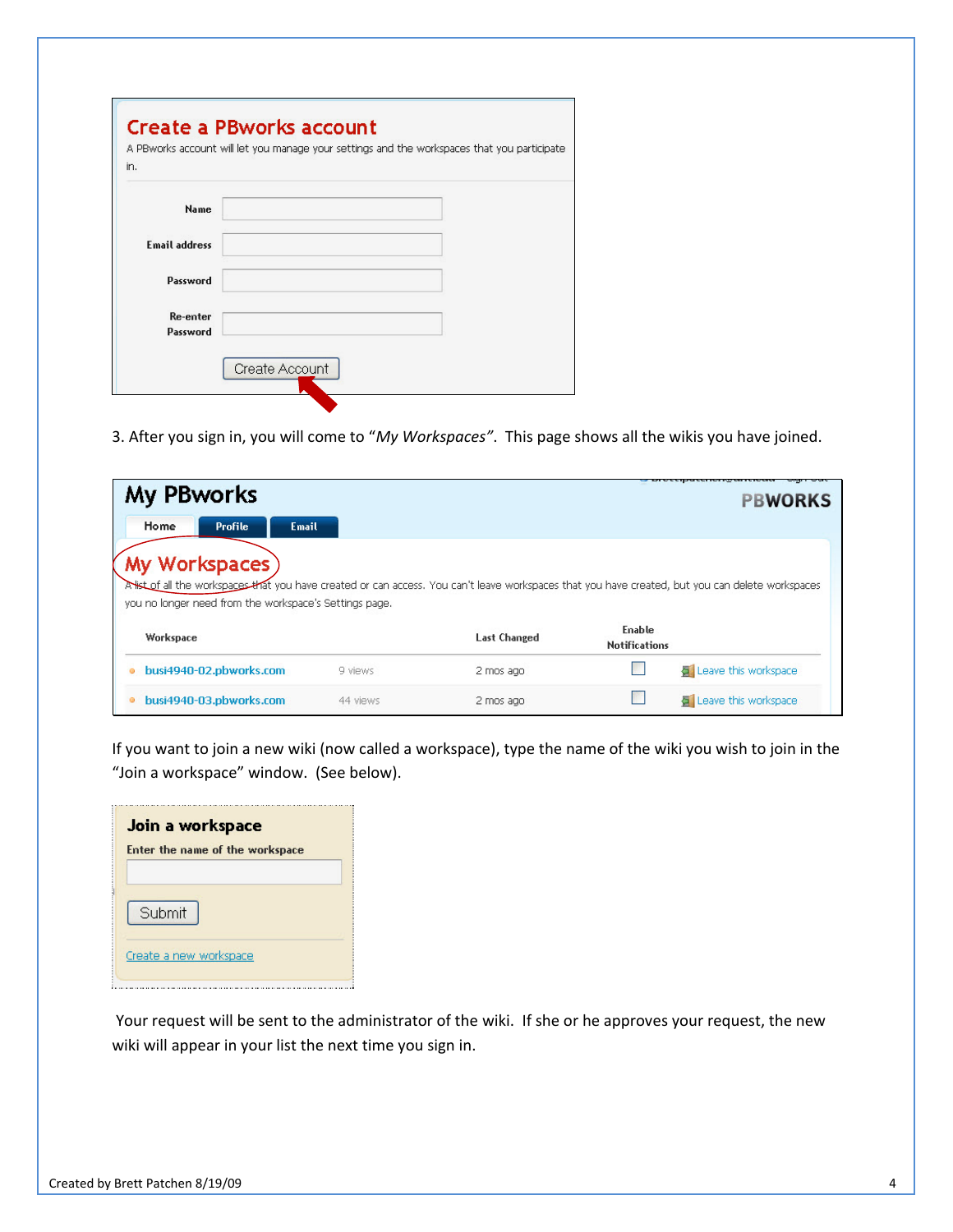# <span id="page-4-0"></span>**Editing your Account**

To edit your profile, email information, or return to your list of workspaces (wikis) click on the **account** link and the top, right corner of the page. This will take you to your profile page. There you will see three tabs at the top. Click on any of these to edit your profile. Click on home to see enter back into your wiki.



#### **Signing out**

It is important to sign out of your wiki or workspace when you are done. To do this, just click on the *sign out* link at the top right corner of the page. sign out

# **Viewing Pages**

Every time you enter a wiki, you will see the front page first. You may view any of the wiki pages listed unless access has been denied by the wiki administrator. You can access wiki pages in several different ways: (1) Click on the *Pages and Files* link located at the top right corner of the menu bar. (2) Type in tags (keywords) in the search window. (3) Use the navigator menu on the sidebar. Go ahead! Click on some of the links or folders to see how you can explore the site. Remember to click on the home icon at the top left of the wiki to return to the front page.

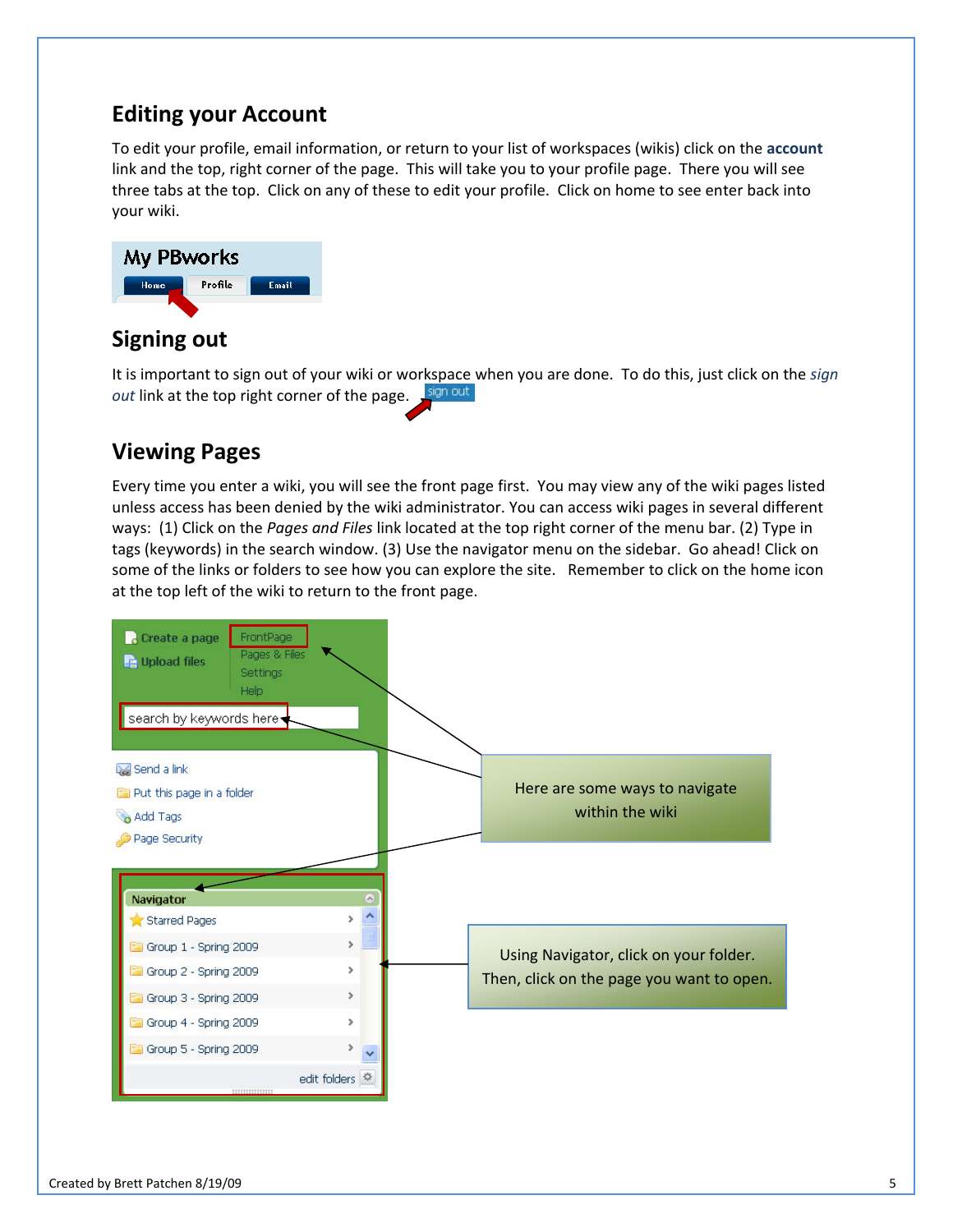# <span id="page-5-0"></span>**Viewing a full screen**

To view the full screen of your wiki page, you can hide the wiki menu bar on the right by clicking on the arrow at the top of the menu as shown below.



### **Restoring the Menu Bar**

To make the menu bar appear again, click on the little arrow at the top, far-right corner, of the wiki page.

### **Front page**

Click on the home icon  $\left|\hat{\Phi}\right|$  at top left of the wiki to return to the front page of your wiki.

# **Creating Pages**

As a student, you will have authority to create and edit pages in your assigned group. You may or may not have permission to create or edit pages in other parts of the wiki. Everything you create or edit is recorded, so you can always go back to previous versions of a page if you desire. To create a new page, follow these steps.

1. Click on the "Create a page" link at the top of your wiki menu bar.

**R** Create a page

- 2. Give a specific name to your page and then click on the **more options** link.
- 3. Choose the folder that belongs to your group.
- 4. Select "default security"
- 5. Choose *Blank page* or (*template if you want to use a pre-existing template)*
- 6. Click the "*Create page"* button. (See screen shot below)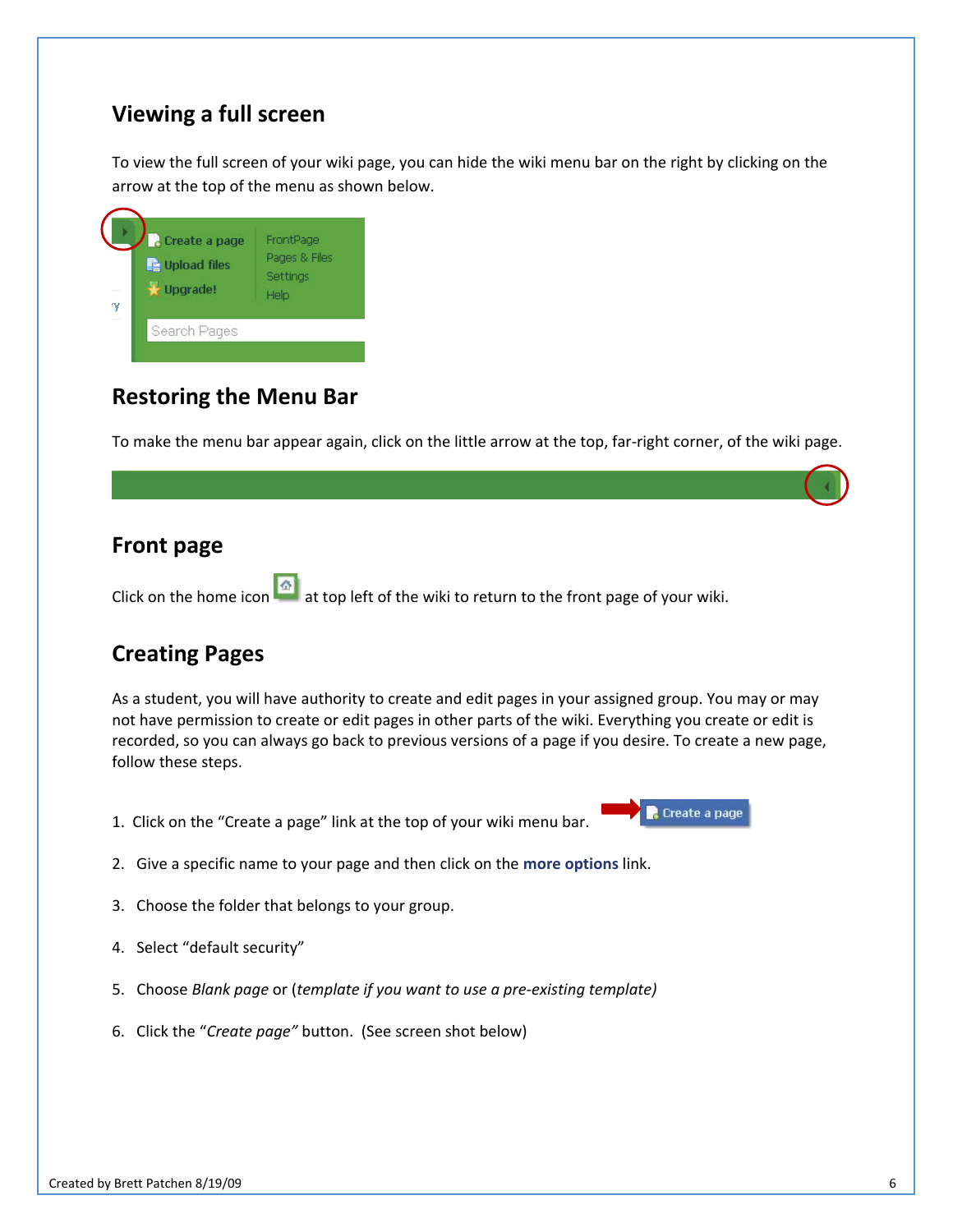<span id="page-6-0"></span>

| Name your page | Group 6 - Marketing Stategy                                | <b>Create page</b>                |
|----------------|------------------------------------------------------------|-----------------------------------|
| fewer options  |                                                            |                                   |
|                | <b>Put this page in a folder</b><br>Security Fold <b>v</b> | Page security<br>default securi v |
|                | Page content                                               |                                   |
|                | Blank page                                                 |                                   |
|                | Use a template                                             |                                   |
|                | Create page                                                |                                   |

# **Creating a page (2nd option)**

- 1. Click on the Pages & Files link at the top of the menu bar.  $\frac{P \text{ages } 8 \text{ Files}}{P \text{ maps}}$
- 2. Click the "New" button at the top of the page and choose "Create a page"



- 3. Type the name of your new page (Give it a name unique to your group)
- 4. Select your group's folder in the drop-down list (If you don't see it, click on **more options**)
- 5. Choose "default security"
- 6. Choose if you want to create a blank page or use a template
- 7. Click "Create page"

### **Creating or editing content**

Create or edit content on a wiki page by clicking "Edit" at the top of the page.

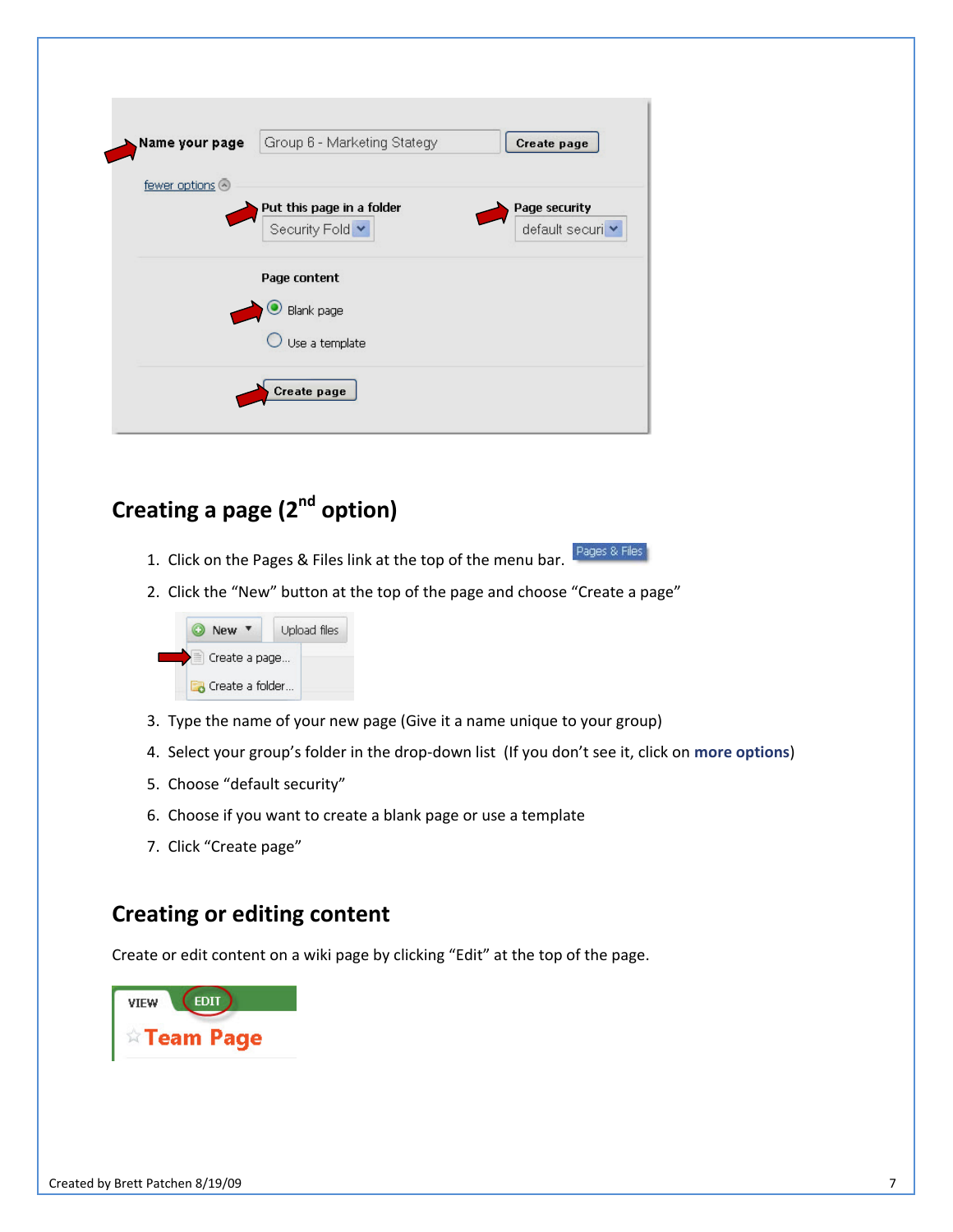## <span id="page-7-0"></span>**Using the HTML Editor**

The *Edit* page features tool bars at the top to help you format text, create hyperlinks, create tables, insert Plugins or create a horizontal line. You can also click "*Source*" on the tool bar to view or edit the actual HTML code.

| <b>EDIT</b><br><b>VIEW</b><br>Team Page<br>B U I ABC 三三年年三三三国商 D Q 回 三 O ツ カ Insert Plugin<br>$\vert \cdot \vert$ Size |                                                                                            |
|------------------------------------------------------------------------------------------------------------------------|--------------------------------------------------------------------------------------------|
|                                                                                                                        | Ty - Ou - Format Normal<br>$\vert \cdot \vert$ $\equiv$ Source<br>$\vert \cdot \vert$ Font |
|                                                                                                                        |                                                                                            |
|                                                                                                                        |                                                                                            |
|                                                                                                                        |                                                                                            |

## **Copy and paste content**

Text can be copied and pasted from an outside document to the wiki page, or it can be copied and pasted within the wiki itself. Use the copy and paste buttons on the toolbar or right click your mouse to copy and paste.

#### **Creating your own template**

You can tag any page as a template and it will appear in the list of templates the next time you create a page. Make sure to use a lowercase "t" for "template".



# **Creating Links**

PB Works allows you to create hyperlinks to pages inside your wiki, to files, folders, email addresses, or other web sites. Click on the insert link icon on the tool bar of your HTML editor. In the window that appears, choose what type of link you wish to insert: wiki page, a file, web URL, etc.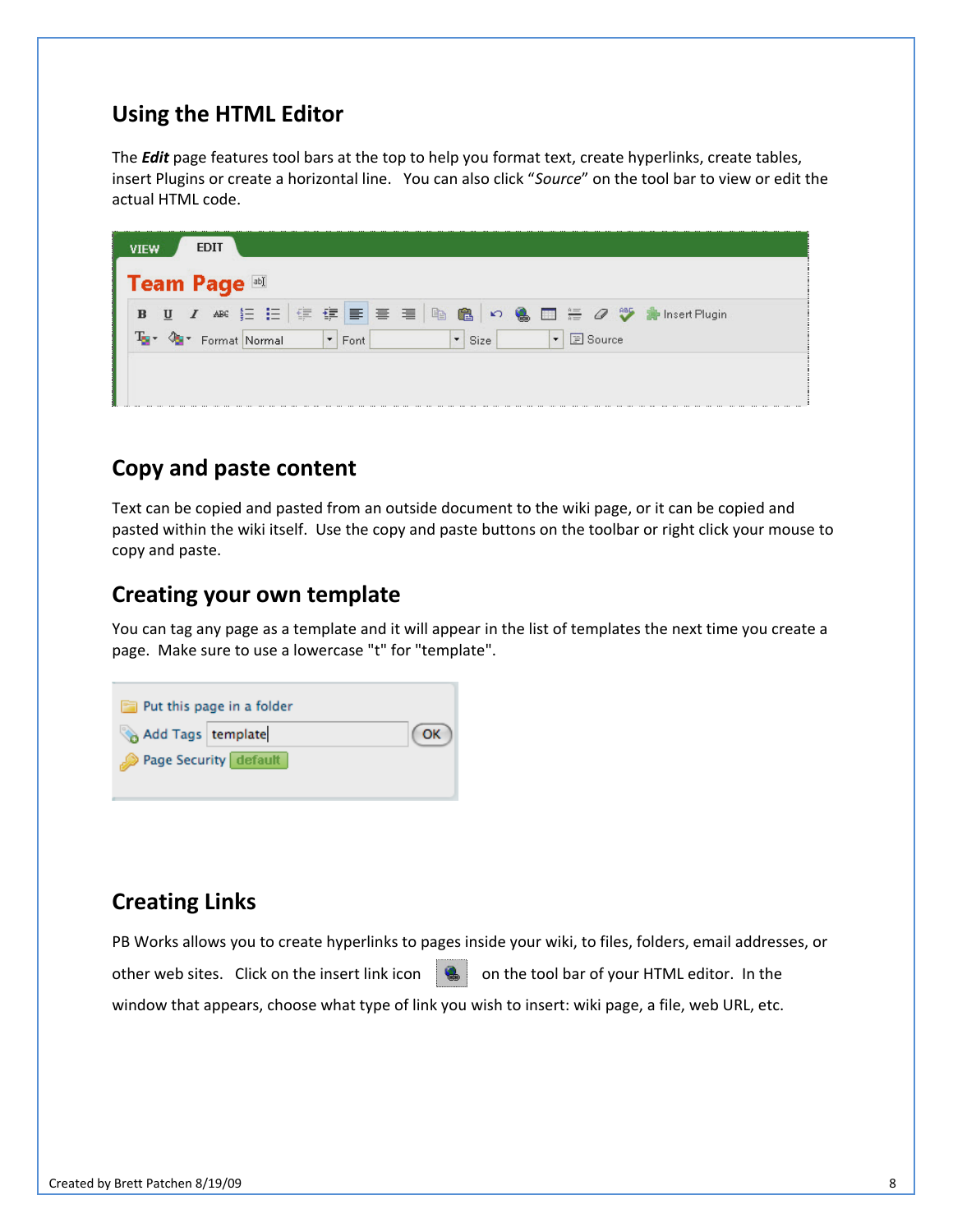<span id="page-8-0"></span>

| Insert Link |              | $\circledcirc$ |                                                               |
|-------------|--------------|----------------|---------------------------------------------------------------|
| Link Type:  | PBworks Page | $\checkmark$   |                                                               |
| Page:       | --New Page-- | $\checkmark$   | Use the drop down menus to insert<br>different types of links |
| Page Name   |              |                |                                                               |
|             |              | OK<br>Cancel   |                                                               |

## **Formatting Text**

Text is formatted very similar to other word processors you have used in the past. Highlight the text and then format it according to your preference for size, color, style etc. You can easily format the headings of your page by highlighting your heading and selecting one of the heading formats in the dropdown menu on the tool bar.



### **Inserting a file**

- 1. Make sure you are on the *Edit* page
- 2. Place the cursor where you wish to insert the file
- 3. On the right side menu, look for the **Insert Links** section.
- 4. Click on the tab that says "Images and files".
- 5. Click "Upload files" to get the file from your computer
- 6. Once uploaded, the file will then appear in your list of files (scroll down to see them all)
- 7. Click on the file's name to insert it into the page.

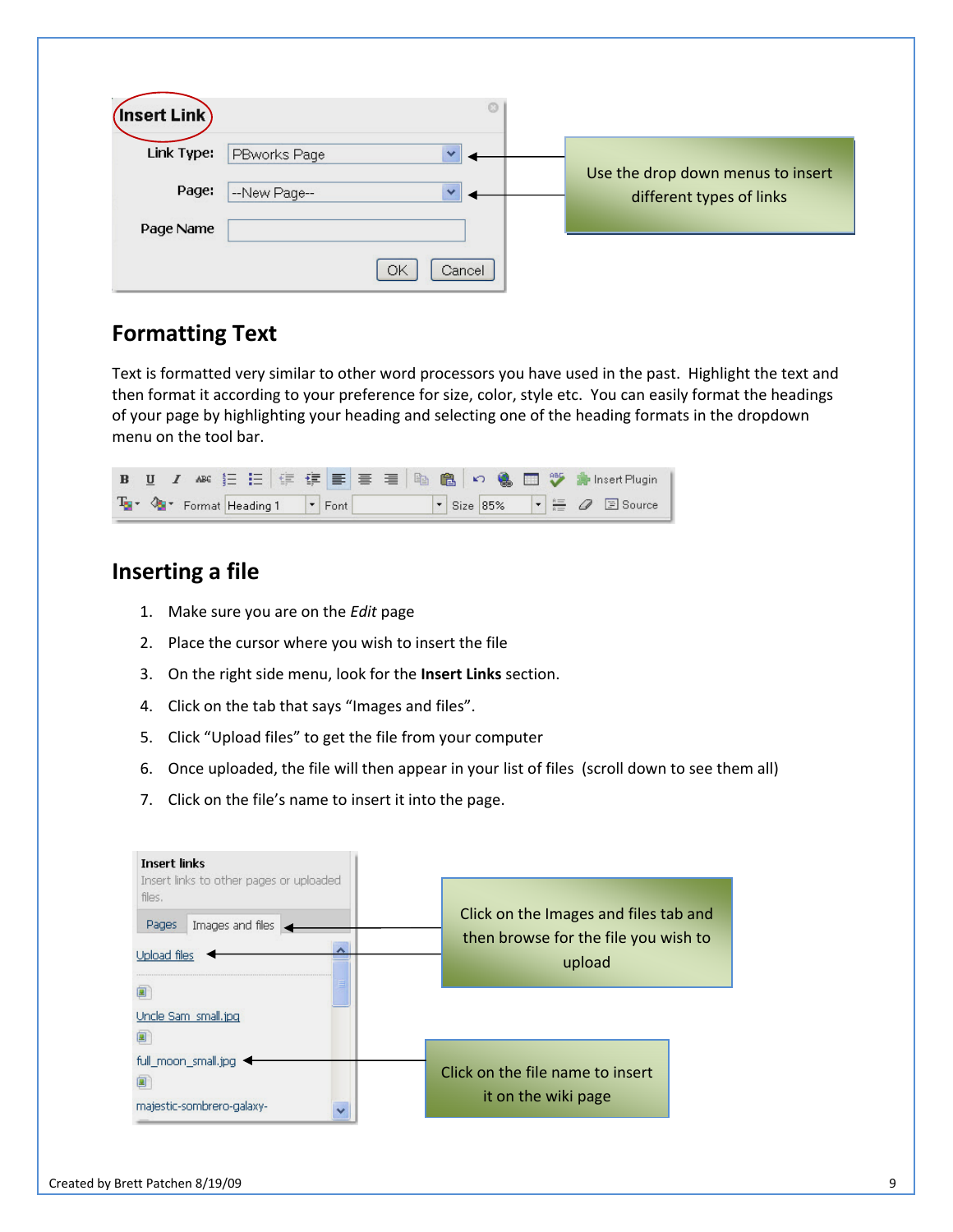### <span id="page-9-0"></span>**Inserting a Horizontal Line**

Inserting horizontal lines is useful for creating sections to organize the content on your page. To create a horizontal line, click on  $\equiv$  on the tool bar. If you would like a thicker horizontal line, copy and paste this code in the html source view: <hr style="width: 904px; height: 3px;" />

### **Inserting a Plugin**

PB Works allows you to install various "Plugins" into your pages. These plugins range from calendars and spreadsheets to YouTube videos and Google gadgets. To install a plugin, follow these steps.

- 1. Make sure you are on the *Edit* page
- 2. Click on the **but the set Plugin** button at the end of the top tool bar.
- 3. Choose a plug-in from the categories shown

| <b>Office Applications</b> | <b>Video &amp; Photo</b>                                                              |
|----------------------------|---------------------------------------------------------------------------------------|
| <b>Teaching Tools</b>      | <b>HTML &amp; Gadgets</b>                                                             |
| Page Information           | <b>Interactive Media</b>                                                              |
|                            | New! We've updated our plugin menu.<br>Read the documentation to find out what's new. |

- 4. A new window will pop up to ask you a few questions about customizing your plug-in
- 5. Click on the preview when you are done
- 6. Click "OK" to insert the plug-in on the page".
	- \* **Note:** you won't see the real plug-in until you save your wiki page.

#### **Inserting a Table**

Click the table button on the top tool bar  $\Box$ . A table properties window will appear to help you create your table. If you want to sort information in the table, make sure you check the "Allow Sorting" box.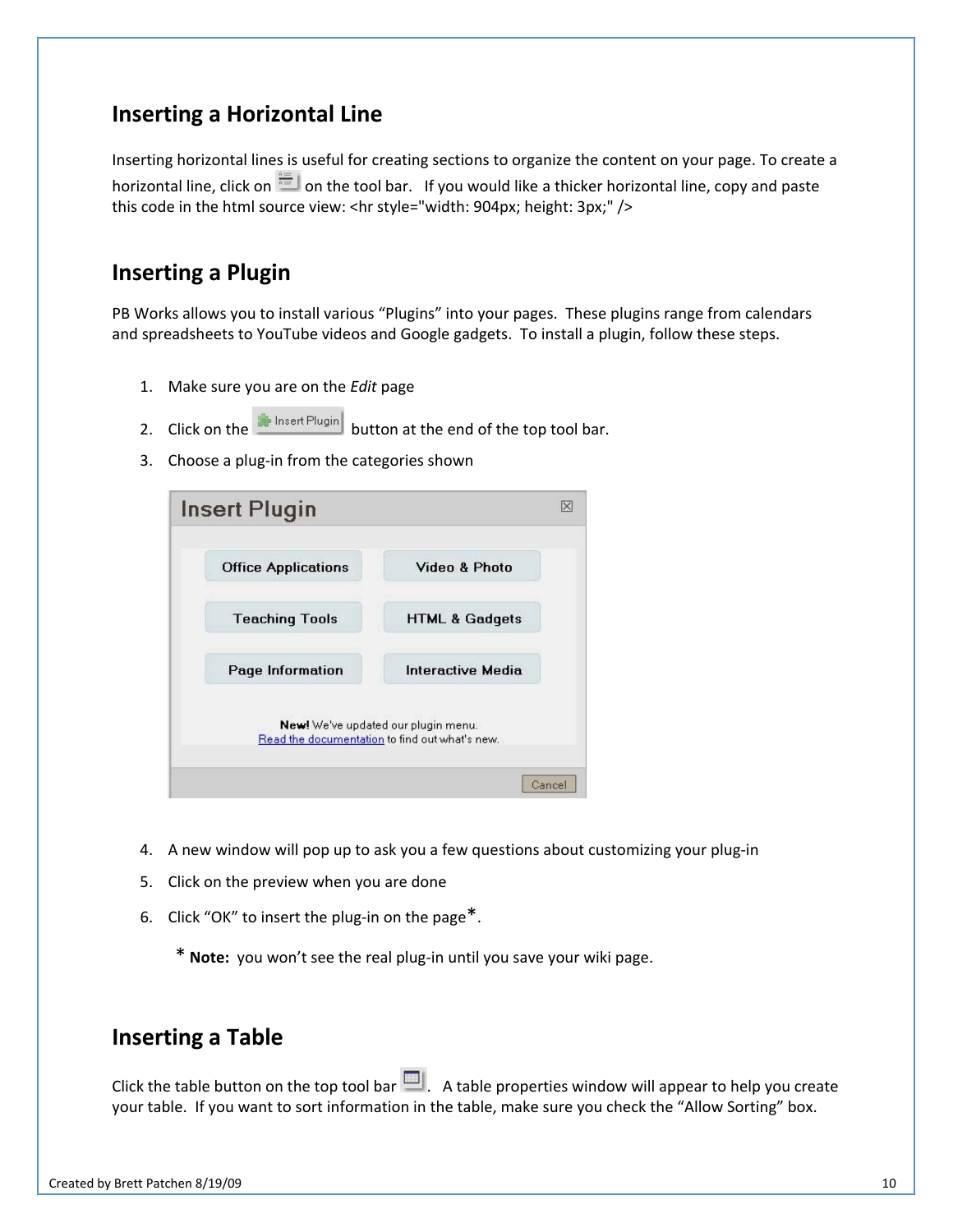| Created by Brett Patchen 8/19/09 |  |
|----------------------------------|--|
|                                  |  |

<span id="page-10-0"></span>

| <b>Table Properties</b>                                          | $\times$                                                                                               |
|------------------------------------------------------------------|--------------------------------------------------------------------------------------------------------|
| 3<br>Rows:<br>Columns:<br>2<br>Allow Sorting<br>M<br>Has Border: | pixels<br>200<br>Width:<br>Cell spacing:<br>Cell padding: 1<br><not set=""><br/>Alignment:<br/>v</not> |
|                                                                  | OK<br>Cancel                                                                                           |

# **Saving your work**

Save Make sure you save your work frequently. Click the **button at the bottom of the** *Edit* page. It is recommended that you create your work in Word or some other word processing program first and then paste it to your wiki page. This will prevent you from losing any content if the wiki goes down or your Internet connection is disrupted.

# **Spell Check**

You can spell check the text on your wiki pages. Highlight the text you want to check and click on the spell check button on the toolbar.

# **Edit Lock**

Edit lock is a feature PBworks uses to prevent two people from editing the same wiki page at the same time. There is no way to turn it off. If you are editing a page, no one else will be able to interrupt unless one of these things happens:

- You save the page.
- You hit cancel and don't save your changes.
- You make no changes on the page for five minutes or more.

If you leave the page alone for more than 5 minutes, another user can "steal" editing privileges from you. This cancels your changes and they can make their own changes.

# **Organizing and locating information in PBWorks**

As you create more pages in your folder, you may desire ways to find information faster. You can do this by using tags in the workspace search engine and by creating tables of contents within your pages. To facilitate successful searches, please give the material you create descriptive tags or names that belong only to a particular page, section or item. This will speed up your search for information in the wiki.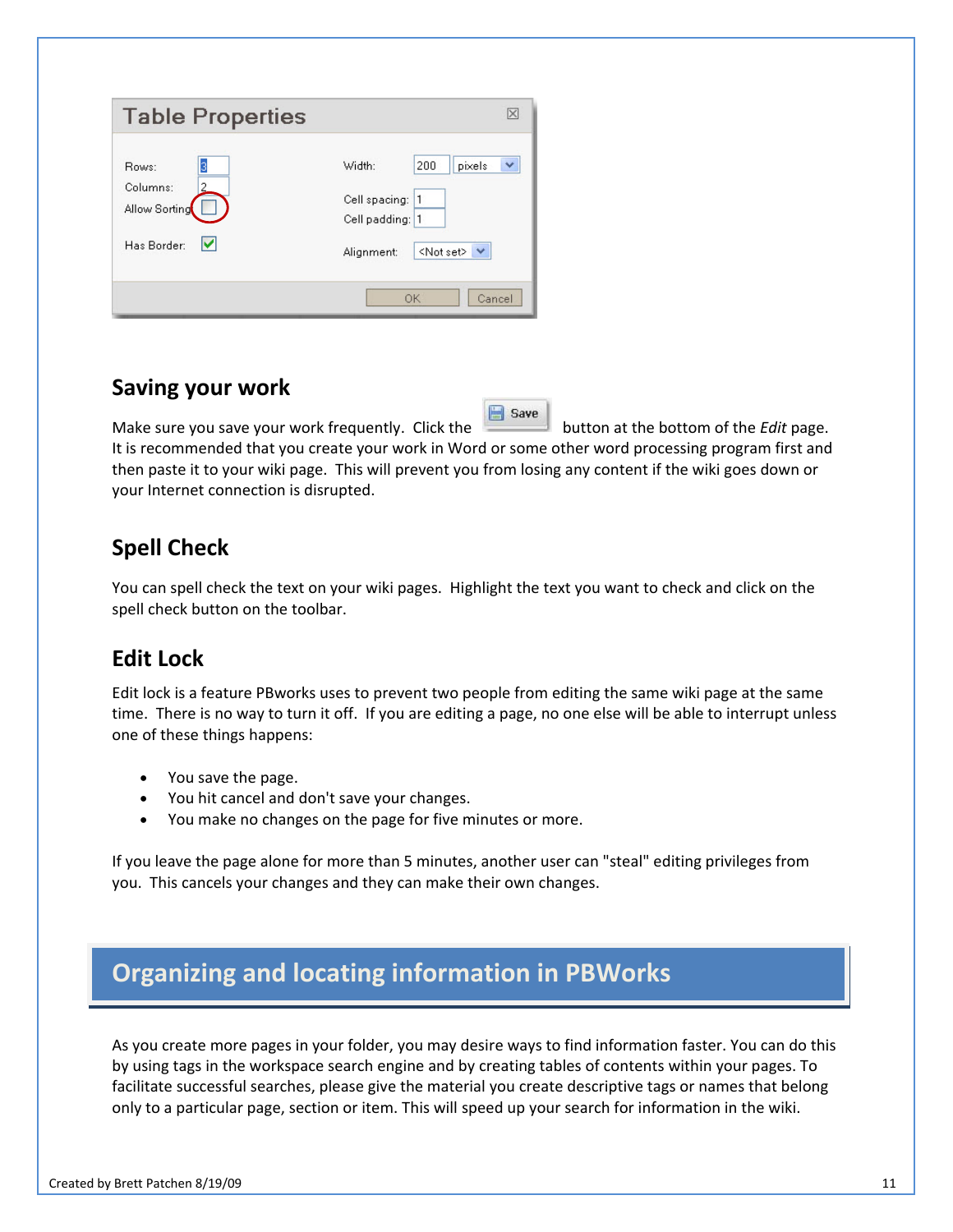## <span id="page-11-0"></span>**Using the Search Feature**

PB works offers a fairly robust search engine. Use these search tips to fine-tune your results:

A plus sign **(+)** before a word means it must be included in search results (eg: brown +cow returns pages that may contain "brown" but must contain "cow")

A minus sign (-) before a word means it must be removed from search results. (eg: brown -cow returns pages that contain "brown" but not "cow")

Quotes ("") around a phrase returns that exact phrase (eg: "brown cow" returns pages that include the exact phrase "brown cow")

Also, search results are sorted by weight, which means that a page with a lot of the mention of the keyword will show up at the top of the list.

\*You may also search for files you have attached to your pages by typing in the name of the file.

## **Using Tags**

Tags are labels you can create to describe contents in your page; for example, "Monroe Doctrine" or "2008 sales report." Tags can help you locate material faster. Just type the tag you are looking for in the search box. You can create tags for each wiki page by clicking the "Add Tags" link on the menu bar. (See illustration below)



\* You may also add or edit your tags at the bottom of the *Edit* page by clicking on the Edit tags link in the lower right-hand corner. You can create several tags for a page, but be sure to separate your tags by commas.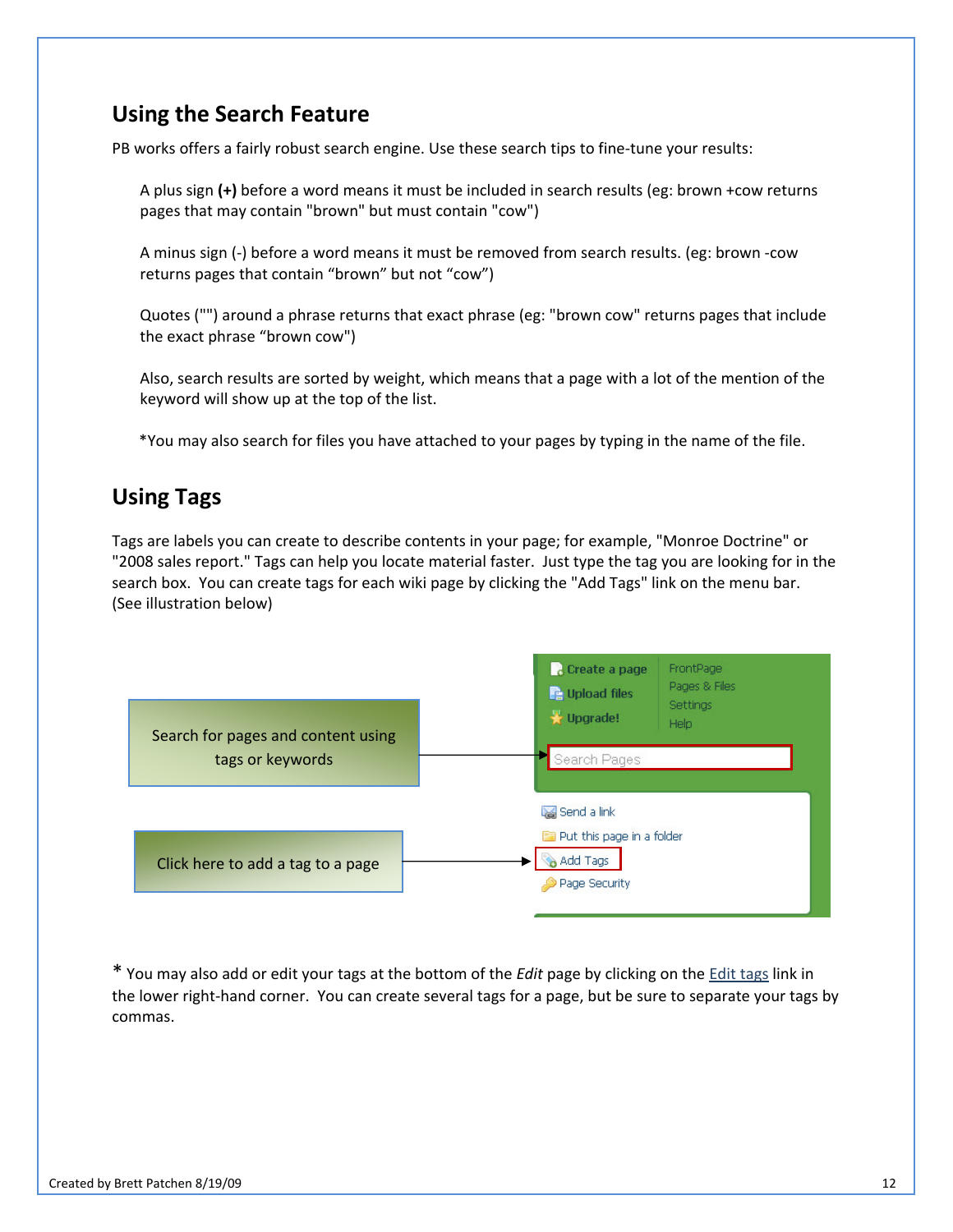# <span id="page-12-0"></span>**Adding a Table of Contents to a page**

The table of contents plugin (TOC) allows you to display linked titles at the top of the page. Clicking on the hyperlink in the TOC takes you to the place in the wiki page that contains that information. Below is a static example of a TOC. If you clicked on any of the hyperlinks, it would take you to that section of the page.

#### 1. How to add a TOC to a page

- a. What is the TOC plugin?
- b. Setting up your page to use a TOC
- c. Inserting the TOC
- d. Problems with the TOC
- e. Adding a Return to Top of the Page link

#### **Preparing a page for a Table of Contents**

When you add content to your page, keep in mind the major headings you want to use. If you have a heading you want to appear in your TOC, you need to choose the **H1**, **H2,** or **H3** header format. Only words that are formatted with these header formats will show up in the TOC.

**Example**: In the illustration below, the header sections are set up to create a table of contents. H1 is chosen for the most important (title section) part and H2 or H3 for the less important sub sections in the TOC..



**\***Typically, the major titles in the table of contents are H1 headers and the subsections are H2 headers. H3 is used less often, but you may want to use it to create further subsections in your table of contents.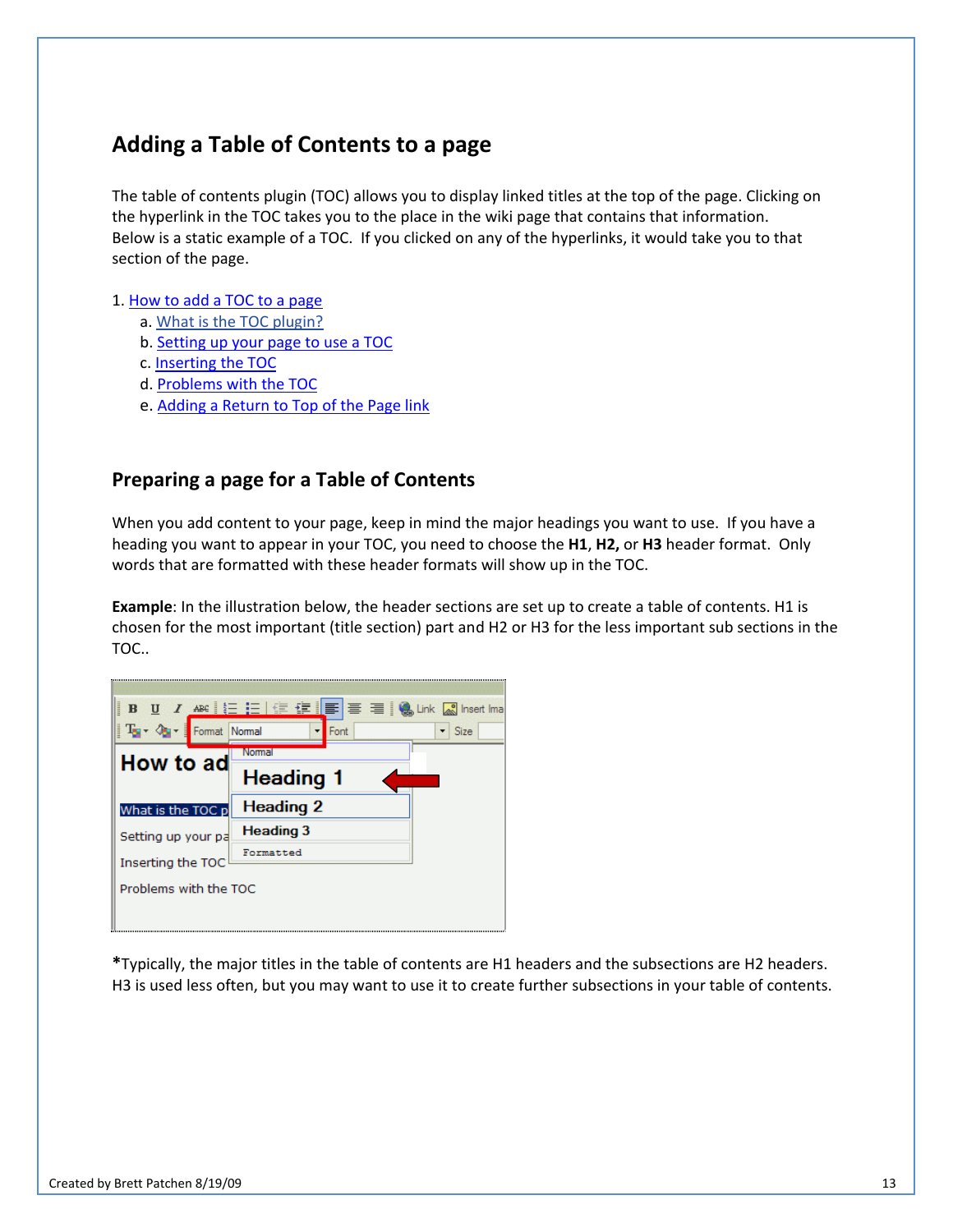#### <span id="page-13-0"></span>**Inserting the TOC**

After you have created your H1, H2 or H3 headers on your page, you can insert the TOC plugin. Just click the "Insert Plugin" button **All Insert Plugin** and chose Table of contents as shown below.

| <b>Insert Plugin</b>                                                                          |                                                          |  |
|-----------------------------------------------------------------------------------------------|----------------------------------------------------------|--|
| <b>Office Applications</b>                                                                    | Video & Photo                                            |  |
| <b>Teaching Tools</b>                                                                         | <b>HTML &amp; Gadgets</b>                                |  |
| <b>Page Information</b>                                                                       | Interactive Media                                        |  |
| · Include another page<br>- Recent visitors<br>- Table of contents<br>$\bullet$ # of visitors | dated our plugin menu.<br>lation to find out what's new. |  |
|                                                                                               | Cancel                                                   |  |

#### **Warnings about TOC**

- 1. Don't use too many H1, H2 or H3 headers in your wiki page. Complicated TOCs are not helpful. Try to keep your page headers short, not more than a single line of text. Don't format an entire paragraph with H1, H2 or H3.
- 2. If you want a header to appear in the TOC, don't put a page link or URL link on that header. It may not work right, and it may be confusing if it does work.
- 3. Be careful with applying other formatting to the headers. Try not to change the color of the text or make it bold or italicized.

#### **Tracking changes in your wiki pages**

One of the nice features in wikis is that you can track the history of changes that were made on every page. Each page retains a record of the authors' work on the page, what they did, and when they did it. To view the page's history, just click on the "Page history" link on the top-right side of the page. You can also receive updates by email when changes have been made if you like. See illustration and comments below.

```
Click here to see the history of 
B Page history
                                      changes to a page.
```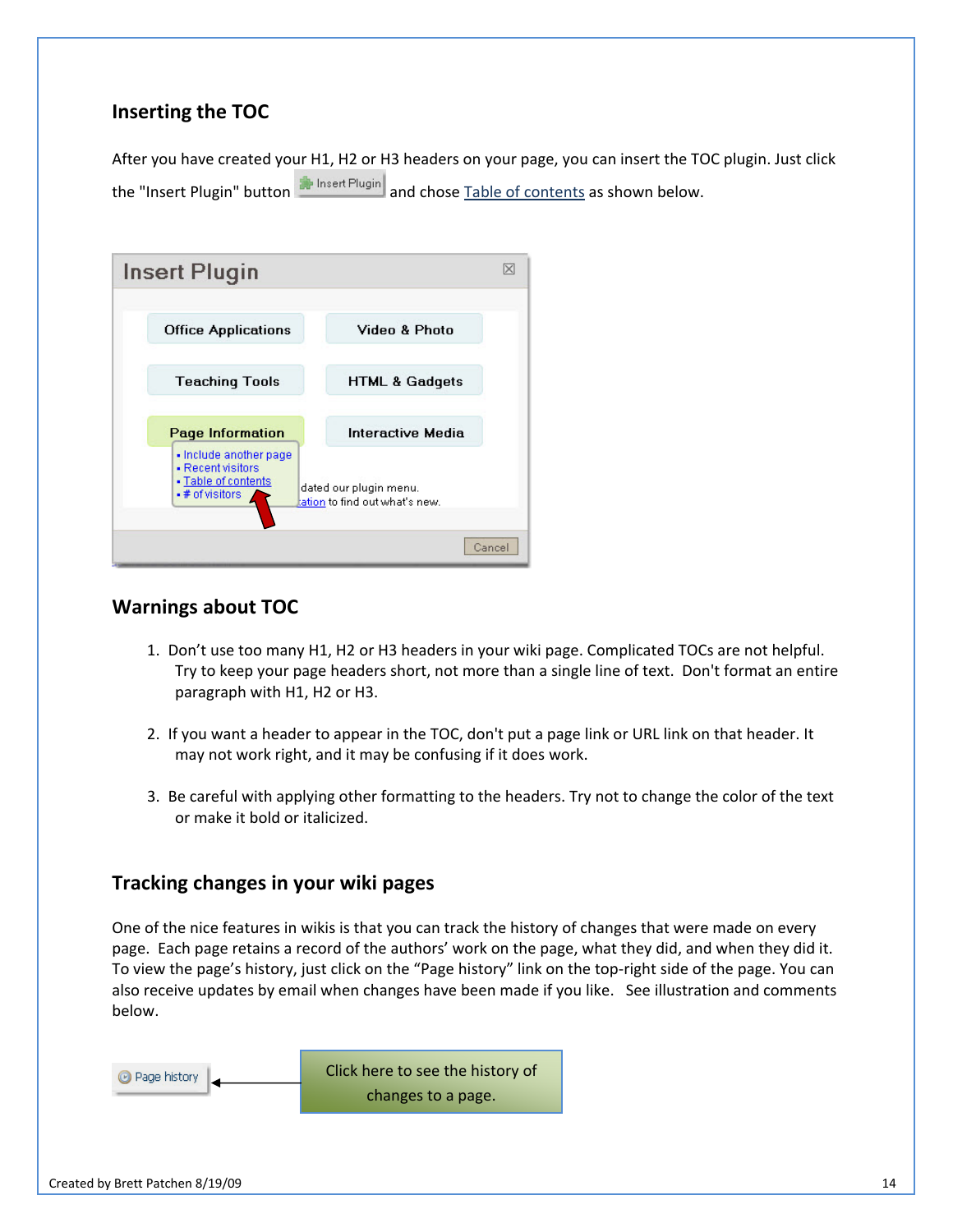#### <span id="page-14-0"></span>Revisions of (Apex Consulting)-AHB-Part1 (4):

| Compare         |                                                   |        |                    |
|-----------------|---------------------------------------------------|--------|--------------------|
| $\odot$ $\odot$ | November 6, 2008 at 9:59:56 am by Brett Patchen   | Delete | (Current Revision) |
| 00              | November 6, 2008 at 9:59:15 am by Brett Patchen   | Delete |                    |
| $\bigcirc$      | November 5, 2008 at 3:29:08 pm by Edna Monterrosa | Delete |                    |
| $\bigcirc$      | November 5, 2008 at 2:51:51 am by Haruko          | Delete |                    |
| Compare         |                                                   |        |                    |

From the screen shot above, observe that you can compare different versions of the page. Or, you can just click on a date to see that version of the page.

When you click on one of the previous dates, you will have the option to return to the current version, revert to this version, or go back to the Page history list.

**B** This version was saved 8 months, 1 week ago View current version Revert to this version Page history

# **Coordinating with other users**

More than one person can work in the wiki at the same time as long as these persons are not working on the same page. If you try to enter a page where someone is currently working, you will receive a pop-up message saying that someone else is currently editing that page.If you are the one editing a page, no one else will be able to interrupt you unless one of the following happens:

- You save the page.
- You hit cancel and don't save your changes.
- You make no changes on the page for five minutes or more.

If you leave the page alone for more than 5 minutes, another user can "steal" editing privileges from you. This cancels your changes and they can make their own changes.

**\***It is best to avoid page access wars by pre-scheduling the time when each member of your group will be online to work on specific pages.

# **Setting Page Security in PBworks**

In order to keep pages secure, you must place them within your group's folder. Below are instructions on how to create your pages with proper security. At the end of this section, there are directions on what to do if you have created a page that is currently outside your folder.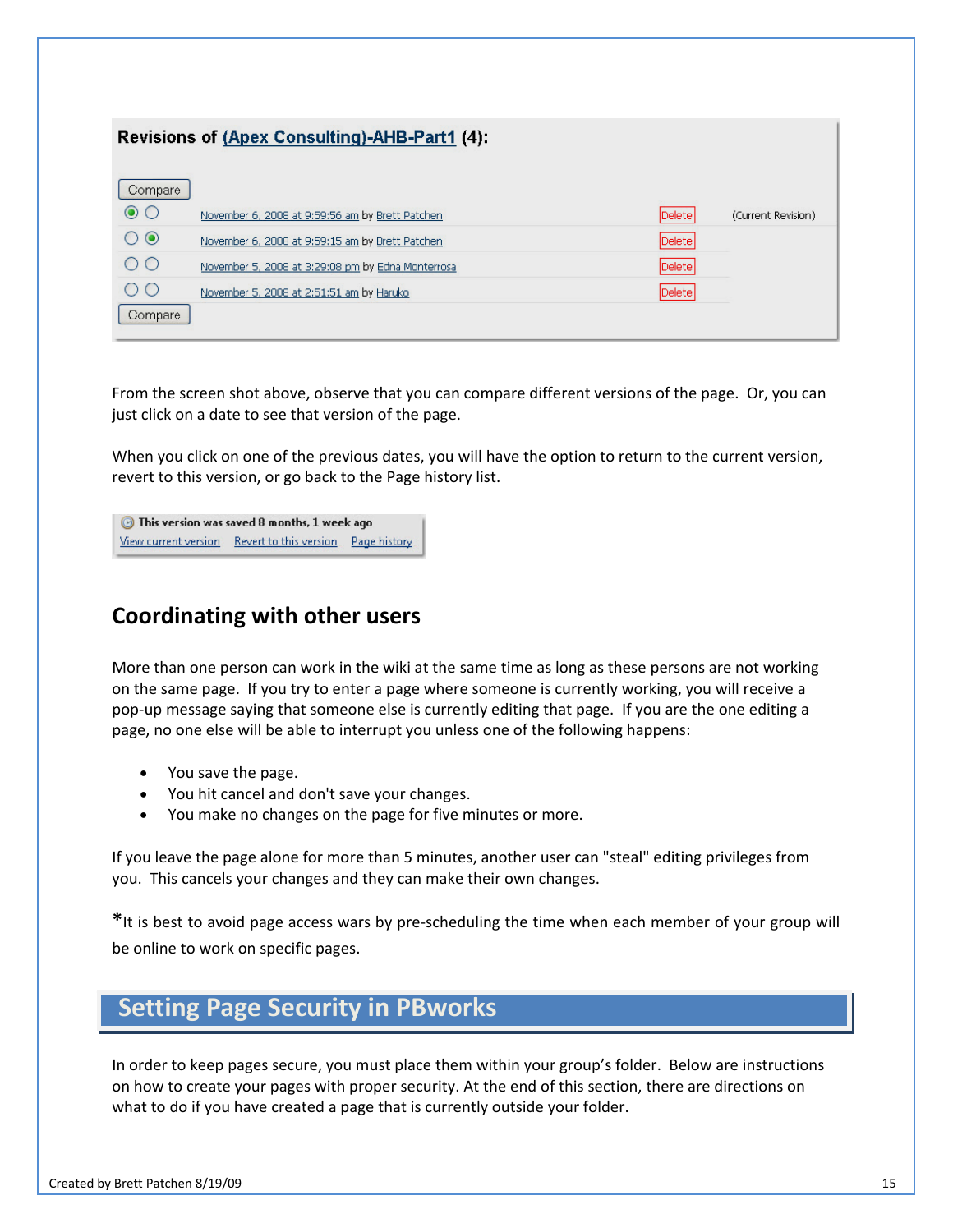# <span id="page-15-0"></span>**Creating pages with proper security**

When you create a new page, make sure you create it within your group's folder. This will make it so that only the members in your group and your instructor(s) can access the page. To create a page, first click on **Create a page** at the top of the wiki menu bar. Name your page and choose the folder where you want it placed. If you don't see the folder drop-down list, click on the more options link.

| Name your page | Group 2 - Summary Report                     | Create page |                                     |
|----------------|----------------------------------------------|-------------|-------------------------------------|
| fewer options  |                                              |             |                                     |
|                | Put this page in a folder                    |             |                                     |
|                | (no folder)                                  |             |                                     |
|                | (no folder)<br><b>Discussions</b><br>Group 1 |             | Select the folder in which you want |
|                | Group 2<br>Group 3<br>Sandbox                |             | to place your page.                 |
|                | e a comprace                                 |             |                                     |
|                | <b>Create page</b>                           |             |                                     |
|                |                                              |             |                                     |

# **Moving pages to different folders**

If you didn't place your page in the correct folder, you can move your page to a different folder, provided you still have access to it. Here's how: (1) Open the page from its current location. (2) Click the link on the menu bar which says: "Put this page in a different folder" (3) Choose the folder you want from the drop-down list. (See illustration below.)



**Note:** If you no longer have access to a page you created, you need to contact your instructor and have them move the page back into your group's folder. If you see a page that you don't think should be in your folder, inform your instructor so the page can be deleted or reassigned to the correct group.